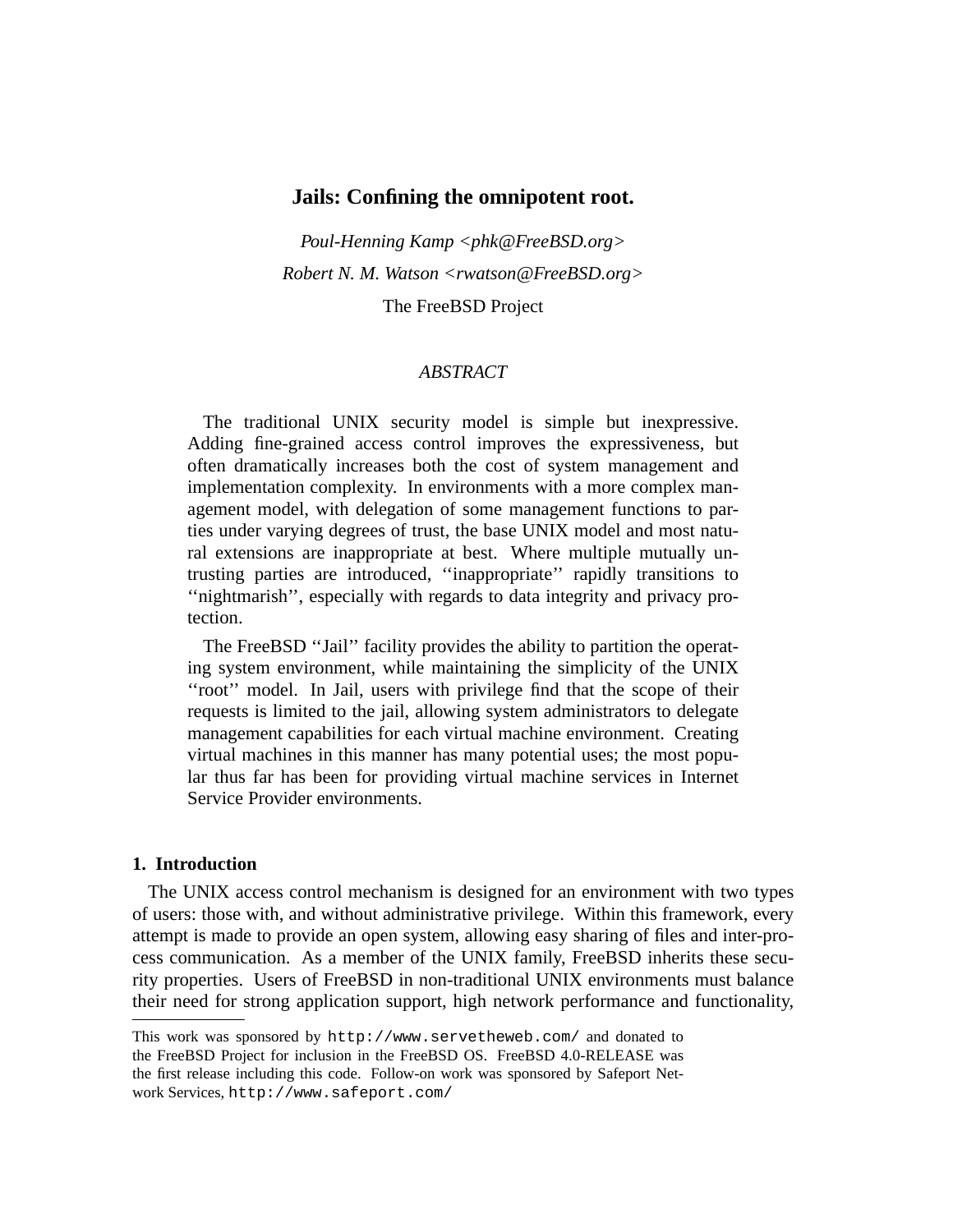and low total cost of ownership with the need for alternative security models that are difficult or impossible to implement with the UNIX security mechanisms.

One such consideration is the desire to delegate some (but not all) administrative functions to untrusted or less trusted parties, and simultaneously impose system-wide mandatory policies on process interaction and sharing. Attempting to create such an environment in the current-day FreeBSD security environment is both difficult and costly: in many cases, the burden of implementing these policies falls on user applications, which means an increase in the size and complexity of the code base, in turn translating to higher development and maintaennce cost, as well as less overall flexibility.

This abstract risk becomes more clear when applied to a practical, real-world example: many web service providers turn to the FreeBSD operating system to host customer web sites, as it provides a high-performance, network-centric server environment. However, these providers have a number of concerns on their plate, both in terms of protecting the integrity and confidentiality of their own files and services from their customers, as well as protecting the files and services of one customer from (accidental or intentional) access by any other customer. At the same time, a provider would like to provide substantial autonomy to customers, allowing them to install and maintain their own software, and to manage their own services, such as web servers and other content-related daemon programs.

This problem space points strongly in the direction of a partitioning solution, in which customer processes and storage are isolated from those of other customers, both in terms of accidental disclosure of data or process information, but also in terms of the ability to modify files or processes outside of a compartment. Delegation of management functions within the system must be possible, but not at the cost of system-wide requirements, including integrity and privacy protection between partitions.

However, UNIX-style access control makes it notoriously difficult to compartmentalise functionality. While mechanisms such as chroot(2) provide a modest level compartmentalisation, it is well known that these mechanisms have serious shortcomings, both in terms of the scope of their functionality, and effectiveness at what they provide [CHROOT].

In the case of the chroot $(2)$  call, a process's visibility of the file system name-space is limited to a single subtree. However, the compartmentalisation does not extend to the process or networking spaces and therefore both observation of and interference with processes outside their compartment is possible.

To this end, we describe the new FreeBSD ''Jail'' facility, which provides a strong partitioning solution, leveraging existing mechanisms, such as chroot(2), to what effectively amounts to a virtual machine environment. Processes in a jail are provided full access to the files that they may manipulate, processes they may influence, and network services they can make use of, and neither access nor visibility of files, processes or network services outside their partition.

Unlike other fine-grained security solutions, Jail does not substantially increase the policy management requirements for the system administrator, as each Jail is a virtual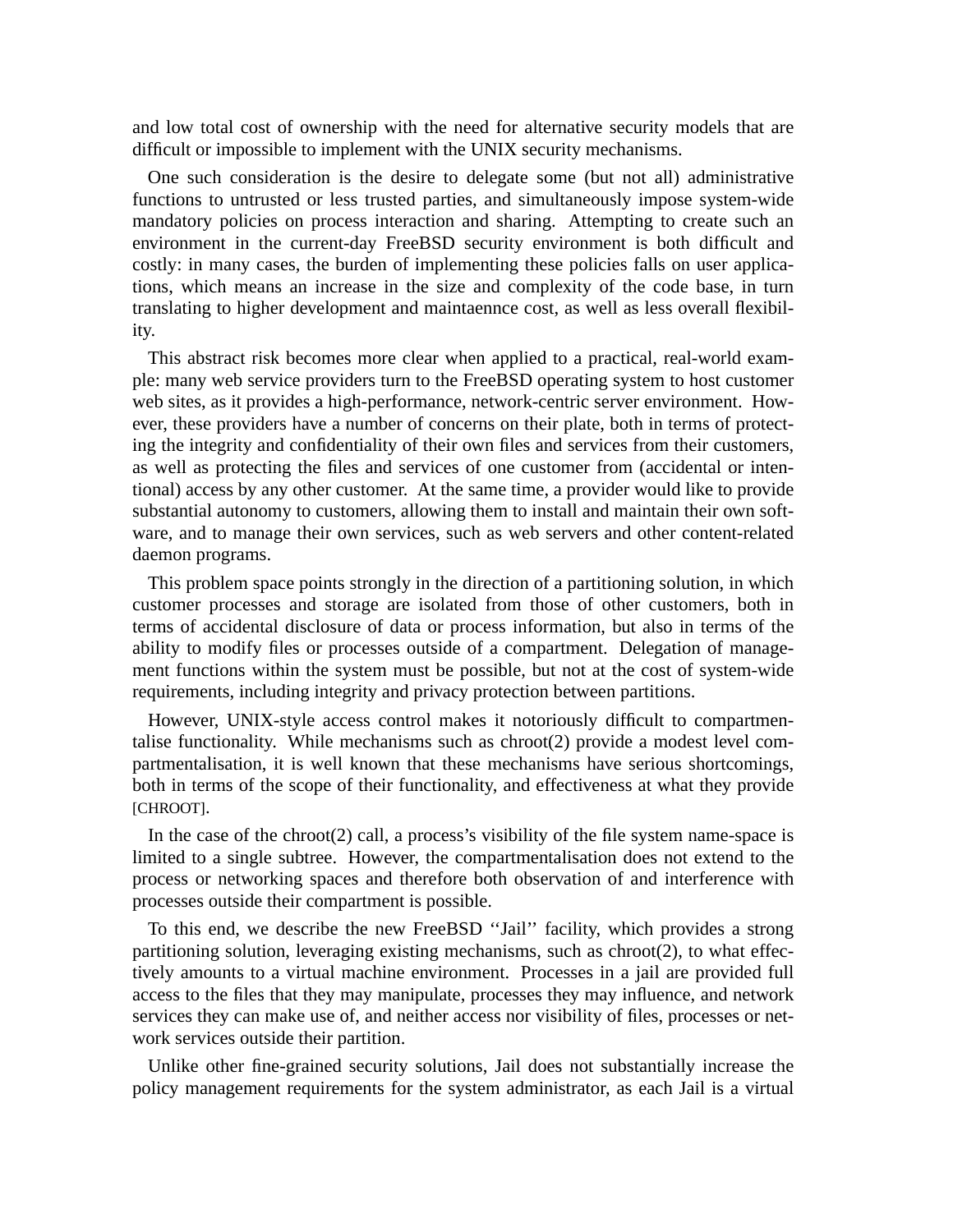FreeBSD environment permitting local policy to be independently managed, with much the same properties as the main system itself, making Jail easy to use for the administrator, and far more compatible with applications.

# **2. Traditional UNIX Security, or, ''God, root, what difference?" [UF].**

The traditional UNIX access model assigns numeric uids to each user of the system. In turn, each process "owned" by a user will be tagged with that user's uid in an unforgeable manner. The uids serve two purposes: first, they determine how discretionary access control mechanisms will be applied, and second, they are used to determine whether special privileges are accorded.

In the case of discretionary access controls, the primary object protected is a file. The uid (and related gids indicating group membership) are mapped to a set of rights for each object, courtesy the UNIX file mode, in effect acting as a limited form of access control list. Jail is, in general, not concerned with modifying the semantics of discretionary access control mechanisms, although there are important implications from a management perspective.

For the purposes of determining whether special privileges are accorded to a process, the check is simple: "is the numeric uid equal to  $0$  ?". If so, the process is acting with ''super-user privileges'', and all access checks are granted, in effect allowing the process the ability to do whatever it wants to  $<sup>1</sup>$ .</sup>

For the purposes of human convenience, uid 0 is canonically allocated to the ''root'' user [ROOT]. For the purposes of jail, this behaviour is extremely relevant: many of these privileged operations can be used to manage system hardware and configuration, file system name-space, and special network operations.

Many limitations to this model are immediately clear: the root user is a single, concentrated source of privilege that is exposed to many pieces of software, and as such an immediate target for attacks. In the event of a compromise of the root capability set, the attacker has complete control over the system. Even without an attacker, the risks of a single administrative account are serious: delegating a narrow scope of capability to an inexperienced administrator is difficult, as the granularity of delegation is that of all system management abilities. These features make the omnipotent root account a sharp, efficient and extremely dangerous tool.

The BSD family of operating systems have implemented the ''securelevel'' mechanism which allows the administrator to block certain configuration and management functions from being performed by root, until the system is restarted and brought up into single-user mode. While this does provide some amount of protection in the case of a root compromise of the machine, it does nothing to address the need for delegation of certain root abilities.

<sup>&</sup>lt;sup>1</sup> ... no matter how patently stupid it may be.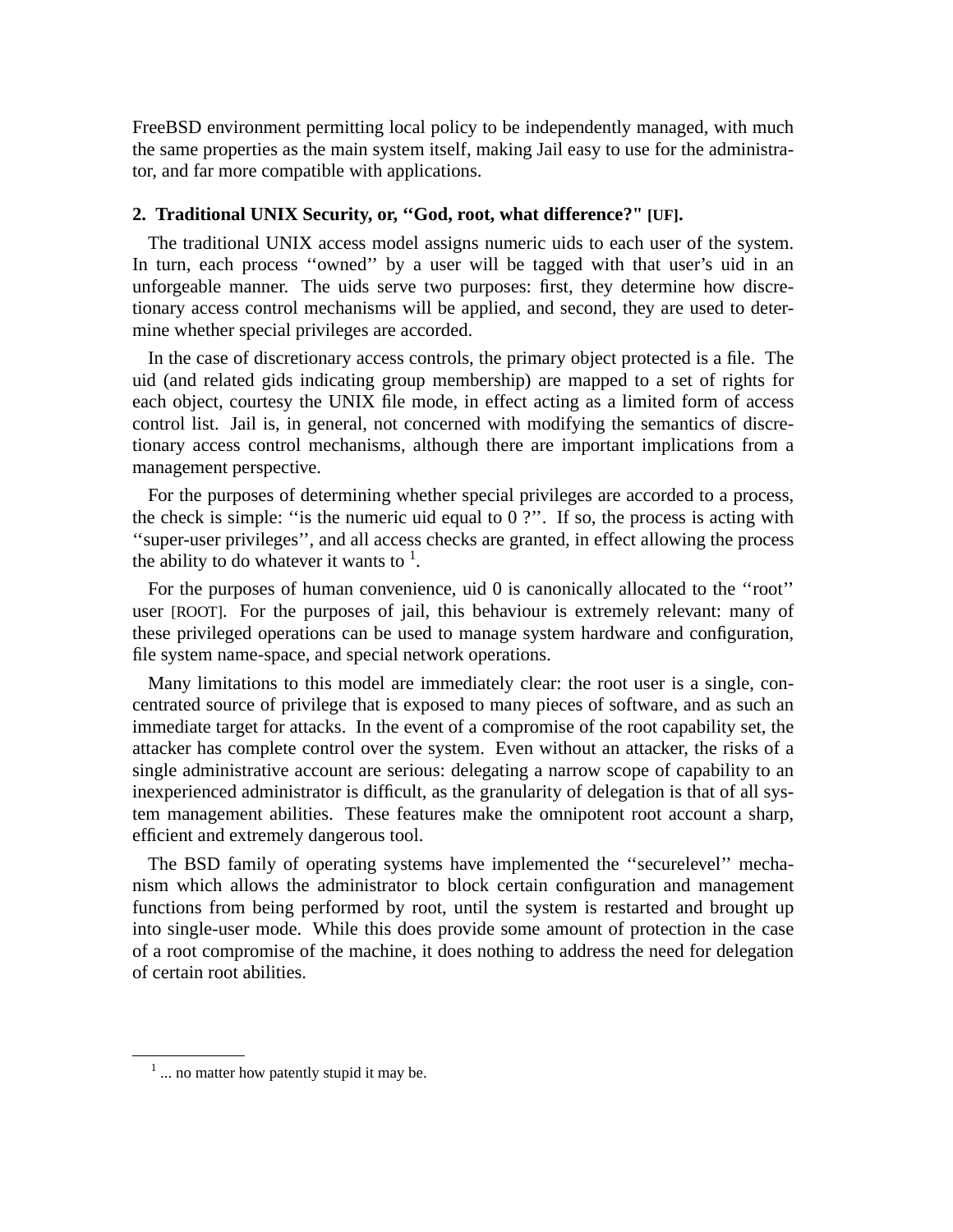### **3. Other Solutions to the Root Problem**

Many operating systems attempt to address these limitations by providing fine-grained access controls for system resources [BIBA]. These efforts vary in degrees of success, but almost all suffer from at least three serious limitations:

First, increasing the granularity of security controls increases the complexity of the administration process, in turn increasing both the opportunity for incorrect configuration, as well as the demand on administrator time and resources. In many cases, the increased complexity results in significant frustration for the administrator, which may result in two disastrous types of policy: ''all doors open as it's too much trouble'', and ''trust that the system is secure, when in fact it isn't''.

The extent of the trouble is best illustrated by the fact that an entire niche industry has emerged providing tools to manage fine grained security controls [UAS].

Second, usefully segregating capabilities and assigning them to running code and users is very difficult. Many privileged operations in UNIX seem independent, but are in fact closely related, and the handing out of one privilege may, in effect, be transitive to the many others. For example, in some trusted operating systems, a system capability may be assigned to a running process to allow it to read any file, for the purposes of backup. However, this capability is, in effect, equivalent to the ability to switch to any other account, as the ability to access any file provides access to system keying material, which in turn provides the ability to authenticate as any user. Similarly, many operating systems attempt to segregate management capabilities from auditing capabilities. In a number of these operating systems, however, ''management capabilities'' permit the administrator to assign ''auditing capabilities'' to itself, or another account, circumventing the segregation of capability.

Finally, introducing new security features often involves introducing new security management APIs. When fine-grained capabilities are introduced to replace the setuid mechanism in UNIX-like operating systems, applications that previously did an ''appropriateness check'' to see if they were running as root before executing must now be changed to know that they need not run as root. In the case of applications running with privilege and executing other programs, there is nowanew set of privileges that must be voluntarily given up before executing another program. These change can introduce significant incompatibility for existing applications, and make life more difficult for application developers who may not be aware of differing security semantics on different systems [POSIX1e].

# **4. The Jail Partitioning Solution**

Jail neatly side-steps the majority of these problems through partitioning. Rather than introduce additional fine-grained access control mechanism, we partition a FreeBSD environment (processes, file system, network resources) into a management environment, and optionally subset Jail environments. In doing so, we simultaneously maintain the existing UNIX security model, allowing multiple users and a privileged root user in each jail, while limiting the scope of root's activities to his jail. Consequently the administrator of a FreeBSD machine can partition the machine into separate jails, and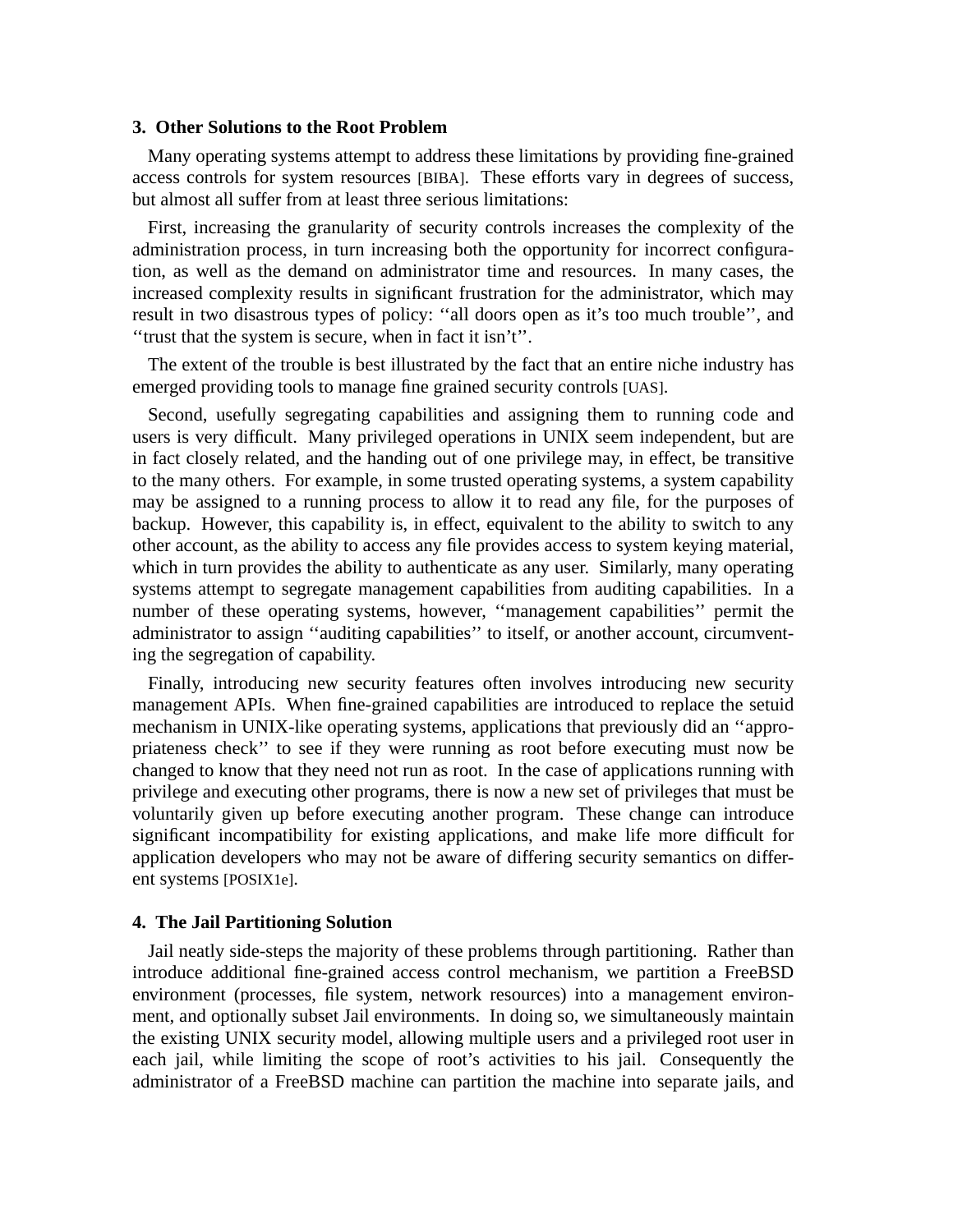provide access to the super-user account in each of these without losing control of the over-all environment.

A process in a partition is referred to as ''in jail''. When a FreeBSD system is booted up after a fresh install, no processes will be in jail. When a process is placed in a jail, it, and any descendents of the process created after the jail creation, will be in that jail. A process may be in only one jail, and after creation, it can not leave the jail. Jails are created when a privileged process calls the jail(2) syscall, with a description of the jail as an argument to the call. Each call to jail(2) creates a new jail; the only way for a new process to enter the jail is by inheriting access to the jail from another process already in that jail. Processes may never leave the jail they created, or were created in.



Fig. 1 — Schematic diagram of machine with two configured jails

Membership in a jail involves a number of restrictions: access to the file name-space is restricted in the style of chroot(2), the ability to bind network resources is limited to a specific IP address, the ability to manipulate system resources and perform privileged operations is sharply curtailed, and the ability to interact with other processes is limited to only processes inside the same jail.

Jail takes advantage of the existing chroot(2) behaviour to limit access to the file system name-space for jailed processes. When a jail is created, it is bound to a particular file system root. Processes are unable to manipulate files that they cannot address, and as such the integrity and confidentiality of files outside of the jail file system root are protected. Traditional mechanisms for breaking out of chroot(2) have been blocked. In the expected and documented configuration, each jail is provided with its exclusive file system root, and standard FreeBSD directory layout, but this is not mandated by the implementation.

Each jail is bound to a single IP address: processes within the jail may not make use of any other IP address for outgoing or incoming connections; this includes the ability to restrict what network services a particular jail may offer. As FreeBSD distinguishes attempts to bind all IP addresses from attempts to bind a particular address, bind requests for all IP addresses are redirected to the individual Jail address. Some network functionality associated with privileged calls are wholesale disabled due to the nature of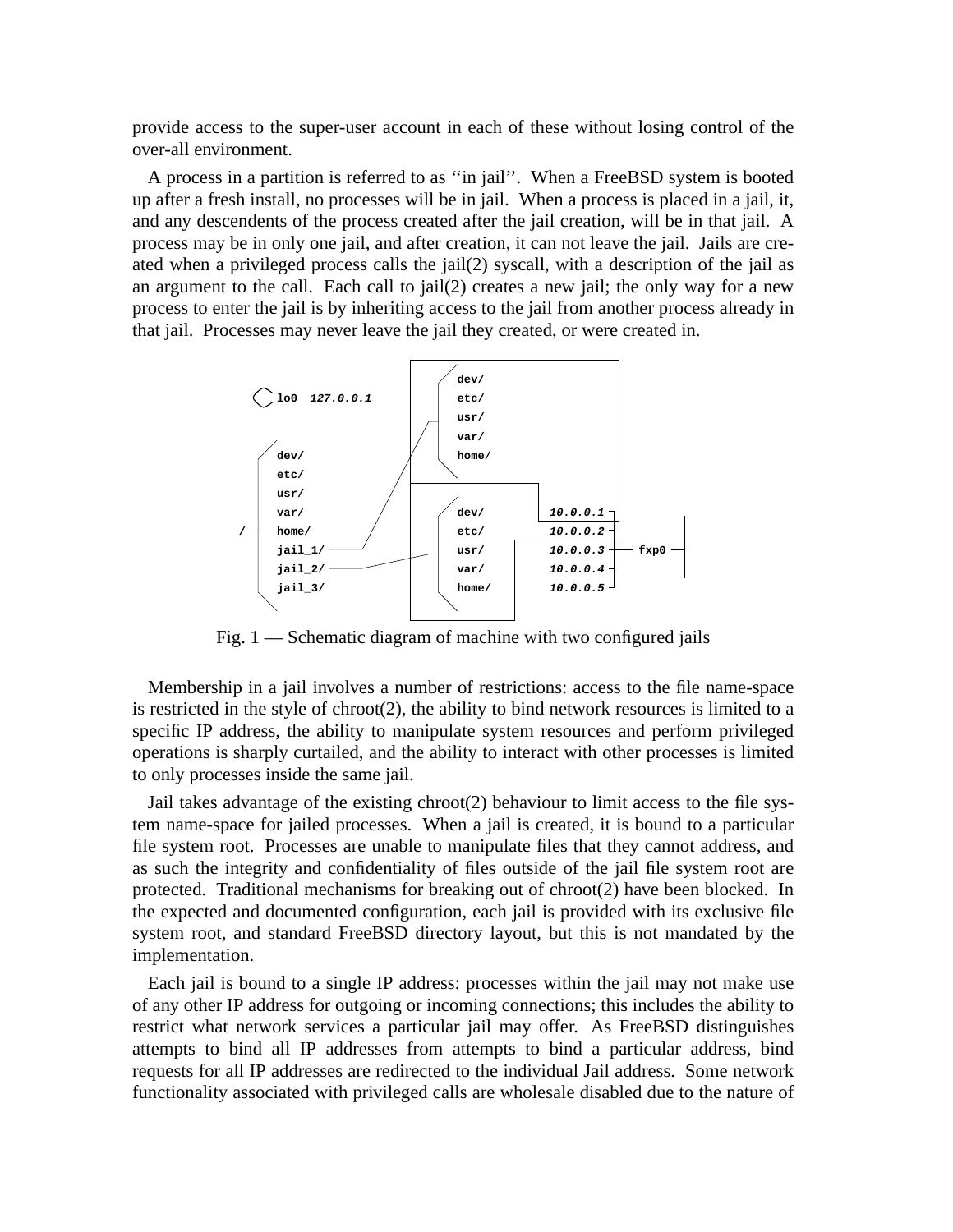the functionality offered, in particular facilities which would allow ''spoofing'' of IP numbers or disruptive traffic to be generated have been disabled.

Processes running without root privileges will notice few, if any differences between a jailed environment or un-jailed environment. Processes running with root privileges will find that many restrictions apply to the privileged calls they may make. Some calls will now return an access error — for example, an attempt to create a device node will now fail. Others will have a more limited scope than normal — attempts to bind a reserved port number on all available addresses will result in binding only the address associated with the jail. Other calls will succeed as normal: root may read a file owned by any uid, as long as it is accessible through the jail file system name-space.

Processes within the jail will find that they are unable to interact or even verify the existence of processes outside the jail — processes within the jail are prevented from delivering signals to processes outside the jail, as well as connecting to those processes with debuggers, or even see them in the sysctl or process file system monitoring mechanisms. Jail does not prevent, nor is it intended to prevent, the use of covert channels or communications mechanisms via accepted interfaces — for example, two processes may communicate via sockets over the IP network interface. Nor does it attempt to provide scheduling services based on the partition; however, it does prevent calls that interfere with normal process operation.

As a result of these attempts to retain the standard FreeBSD API and framework, almost all applications will run unaffected. Standard system services such as Telnet, FTP, and SSH all behave normally, as do most third party applications, including the popular Apache web server.

#### **5. Jail Implementation**

Processes running with root privileges in the jail find that there are serious restrictions on what it is capable of doing — in particular, activities that would extend outside of the jail:

• Modifying the running kernel by direct access and loading kernel modules is prohibited.

• Modifying any of the network configuration, interfaces, addresses, and routing table is prohibited.

- Mounting and unmounting file systems is prohibited.
- Creating device nodes is prohibited.
- Accessing raw, divert, or routing sockets is prohibited.
- Modifying kernel runtime parameters, such as most sysctl settings, is prohibited.
- Changing securelevel-related file flags is prohibited.
- Accessing network resources not associated with the jail is prohibited.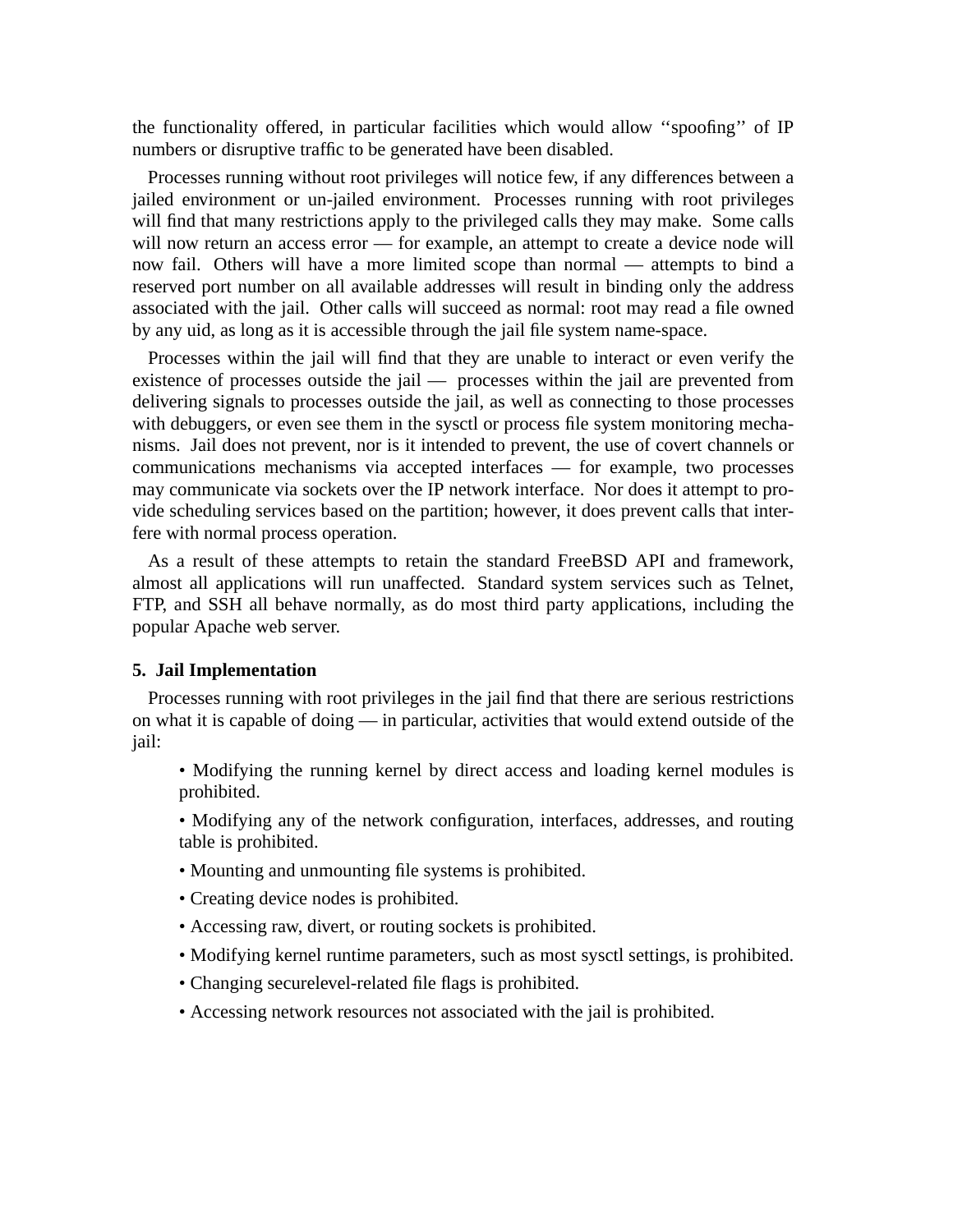Other privileged activities are permitted as long as they are limited to the scope of the jail:

- Signalling any process within the jail is permitted.
- Changing the ownership and mode of any file within the jail is permitted, as long as the file flags permit this.
- Deleting any file within the jail is permitted, as long as the file flags permit this.

• Binding reserved TCP and UDP port numbers on the jails IP address is permitted. (Attempts to bind TCP and UDP ports using IN\_ADDRANY will be redirected to the jails IP address.)

• Functions which operate on the uid/gid space are all permitted since they act as labels for filesystem objects of proceses which are partitioned off by other mechanisms.

These restrictions on root access limit the scope of root processes, enabling most applications to run un-hindered, but preventing calls that might allow an application to reach beyond the jail and influence other processes or system-wide configuration.

### **6. Implementation jail in the FreeBSD kernel.**

# **6.1. The jail(2) system call, allocation, refcounting and deallocation of** struct prison**.**

The jail(2) system call is implemented as a non-optional system call in FreeBSD. Other system calls are controlled by compile time options in the kernel configuration file, but due to the minute footprint of the jail implementation, it was decided to make it a standard facility in FreeBSD.

The implementation of the system call is straightforward: a data structure is allocated and populated with the arguments provided. The data structure is attached to the current process' struct proc, its reference count set to one and a call to the chroot(2) syscall implementation completes the task.

Hooks in the code implementing process creation and destruction maintains the reference count on the data structure and free it when the last reference is lost. Any new process created by a process in a jail will inherit a reference to the jail, which effectively puts the new process in the same jail.

There is no way to modify the contents of the data structure describing the jail after its creation, and no way to attach a process to an existing jail if it was not created from the inside that jail.

# **6.2. Fortification of the chroot(2) facility for filesystem name scoping.**

A number of ways to escape the confines of a chroot(2)-created subscope of the filesystem view have been identified over the years. chroot $(2)$  was never intended to be security mechanism as such, but even then the ftp daemon largely depended on the security provided by chroot(2) to provide the ''anonymous ftp'' access method.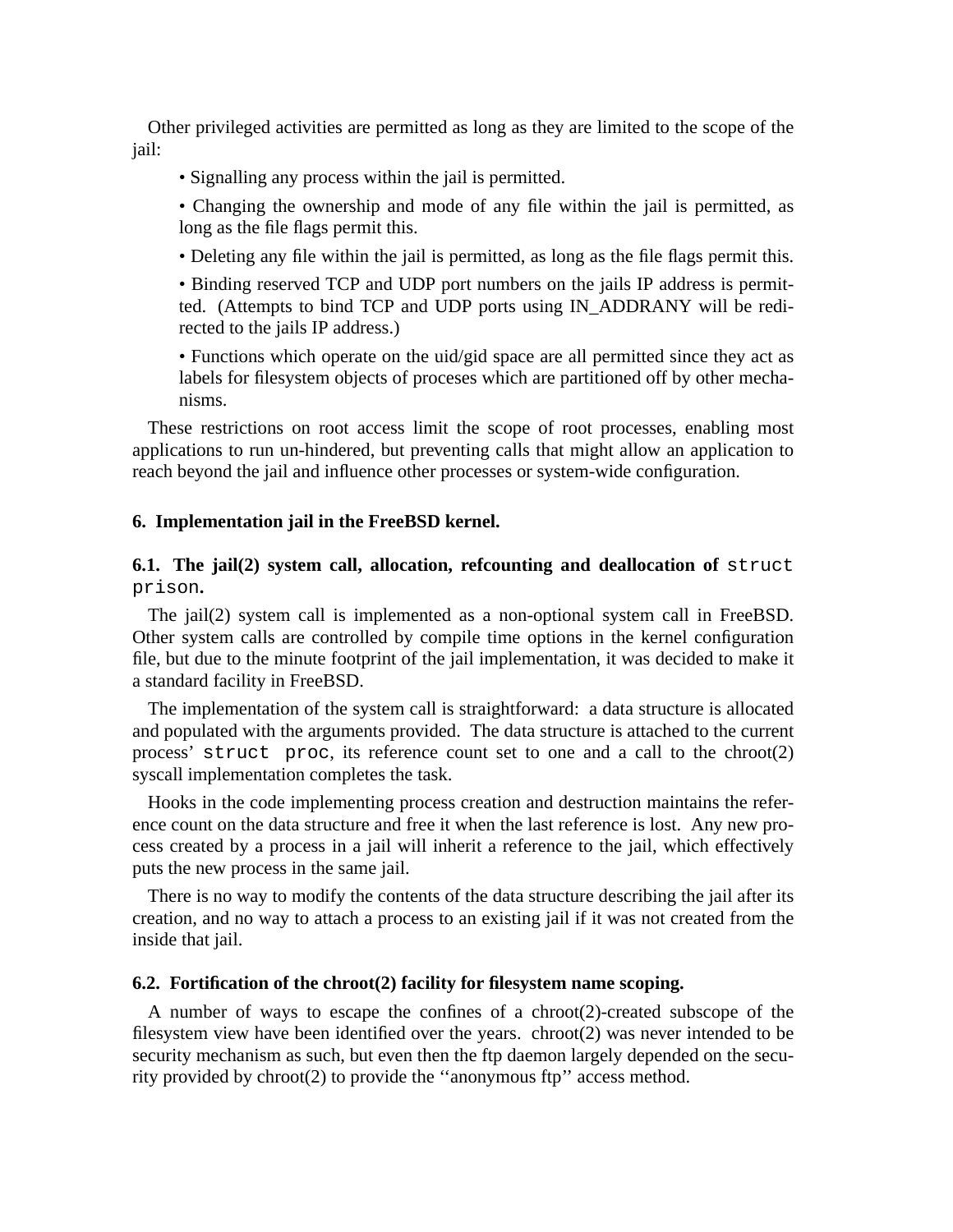Three classes of escape routes existed: recursive chroot(2) escapes, ''..'' based escapes and fchdir(2) based escapes. All of these exploited the fact that chroot(2) didn't try sufficiently hard to enforce the new root directory.

New code were added to detect and thwart these escapes, amongst other things by tracking the directory of the first level of chroot(2) experienced by a process and refusing backwards traversal across this directory, as well as additional code to refuse chroot(2) if file-descriptors were open referencing directories.

### **6.3. Restriction of process visibility and interaction.**

A macro was already in available in the kernel to determine if one process could affect another process. This macro did the rather complex checking of uid and gid values. It was felt that the complexity of the macro were approaching the lower edge of IOCCC entrance criteria, and it was therefore converted to a proper function named p\_trespass(p1, p2) which does all the previous checks and additionally checks the jail aspect of the access. The check is implemented such that access fails if the origin process is jailed but the target process is not in the same jail.

Process visibility is provided through two mechanisms in FreeBSD, the procfs file system and a sub-tree of the sysctl tree. Both of these were modified to report only the processes in the same jail to a jailed process.

#### **6.4. Restriction to one IP number.**

Restricting TCP and UDP access to just one IP number was done almost entirely in the code which manages ''protocol control blocks''. When a jailed process binds to a socket, the IP number provided by the process will not be used, instead the pre-configured IP number of the jail is used.

BSD based TCP/IP network stacks sport a special interface, the loop-back interface, which has the "magic" IP number 127.0.0.1. This is often used by processes to contact servers on the local machine, and consequently special handling for jails were needed. To handle this case it was necessary to also intercept and modify the behaviour of connection establishment, and when the 127.0.0.1 address were seen from a jailed process, substitute the jails configured IP number.

Finally the APIs through which the network configuration and connection state may be queried were modified to report only information relevant to the configured IP number of a jailed process.

#### **6.5. Adding jail awareness to selected device drivers.**

A couple of device drivers needed to be taught about jails, the ''pty'' driver is one of them. The pty driver provides ''virtual terminals'' to services like telnet, ssh, rlogin and X11 terminal window programs. Therefore jails need access to the pty driver, and code had to be added to enforce that a particular virtual terminal were not accessed from more than one jail at the same time.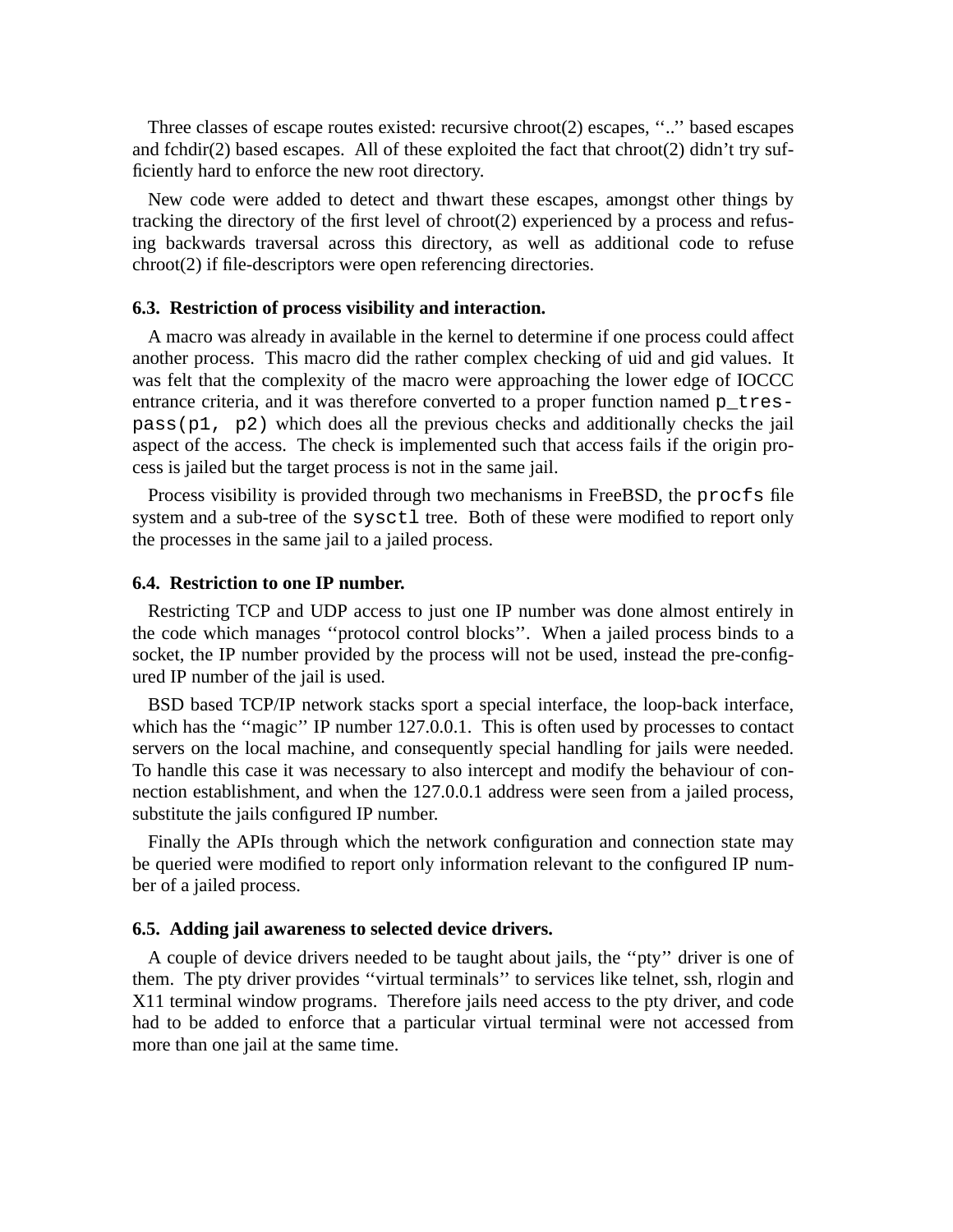### **6.6. General restriction of super-users powers for jailed super-users.**

This item proved to be the simplest but most tedious to implement. Tedious because a manual review of all places where the kernel allowed the super user special powers were called for, simple because very few places were required to let a jailed root through. Of the approximately 260 checks in the FreeBSD 4.0 kernel, only about 35 will let a jailed root through.

Since the default is for jailed roots to not receive privilege, new code or drivers in the FreeBSD kernel are automatically jail-aware: they will refuse jailed roots privilege. The other part of this protection comes from the fact that a jailed root cannot create new device nodes with the mknod(2) systemcall, so unless the machine administrator creates device nodes for a particular device inside the jails filesystem tree, the driver in effect does not exist in the jail.

As a side-effect of this work the suser(9) API were cleaned up and extended to cater for not only the jail facility, but also to make room for future partitioning facilities.

### **6.7. Implementation statistics**

The change of the suser(9) API modified approx 350 source lines distributed over approx. 100 source files. The vast majority of these changes were generated automatically with a script.

The implementation of the jail facility added approx 200 lines of code in total, distributed over approx. 50 files. and about 200 lines in two new kernel files.

#### **7. Managing Jails and the Jail File System Environment**

### **7.1. Creating a Jail Environment**

While the jail(2) call could be used in a number of ways, the expected configuration creates a complete FreeBSD installation for each jail. This includes copies of all relevant system binaries, data files, and its own /etc directory. Such a configuration maximises the independence of various jails, and reduces the chances of interference between jails being possible, especially when it is desirable to provide root access within a jail to a less trusted user.

On a box making use of the jail facility, we refer to two types of environment: the host environment, and the jail environment. The host environment is the real operating system environment, which is used to configure interfaces, and start up the jails. There are then one or more jail environments, effectively virtual FreeBSD machines. When configuring Jail for use, it is necessary to configure both the host and jail environments to prevent overlap.

As jailed virtual machines are generally bound to an IP address configured using the normal IP alias mechanism, those jail IP addresses are also accessible to host environment applications to use. If the accessibility of some host applications in the jail environment is not desirable, it is necessary to configure those applications to only listen on appropriate addresses.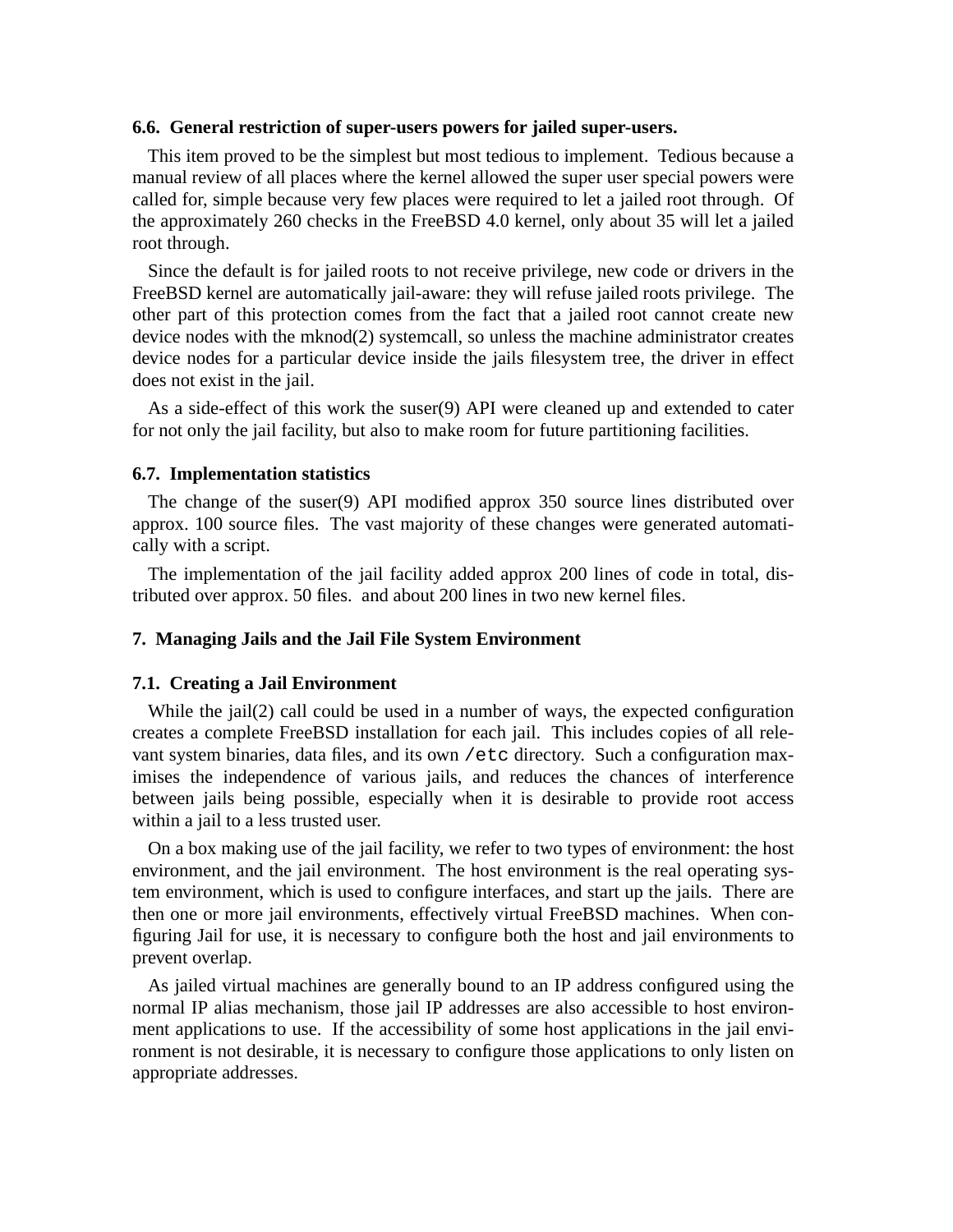In most of the production environments where jail is currently in use, one IP address is allocated to the host environment, and then a number are allocated to jail boxes, with each jail box receiving a unique IP. In this situation, it is sufficient to configure the networking applications on the host to listen only on the host IP. Generally, this consists of specifying the appropriate IP address to be used by inetd and SSH, and disabling applications that are not capable of limiting their address scope, such as sendmail, the port mapper, and syslogd. Other third party applications that have been installed on the host must also be configured in this manner, or users connecting to the jailbox will discover the host environment service, unless the jailbox has specifically bound a service to that port. In some situations, this can actually be the desirable behaviour.

The jail environments must also be custom-configured. This consists of building and installing a miniature version of the FreeBSD file system tree off of a subdirectory in the host environment, usually /usr/jail, or /data/jail, with a subdirectory per jail. Appropriate instructions for generating this tree are included in the jail(8) man page, but generally this process may be automated using the FreeBSD build environment.

One notable difference from the default FreeBSD install is that only a limited set of device nodes should be created. MAKEDEV(8) has been modified to accept a ''jail'' argument that creates the correct set of nodes.

To improve storage efficiency, a fair number of the binaries in the system tree may be deleted, as they are not relevant in a jail environment. This includes the kernel, boot loader, and related files, as well as hardware and network configuration tools.

After the creation of the jail tree, the easiest way to configure it is to start up the jail in single-user mode. The sysinstall admin tool may be used to help with the task, although it is not installed by default as part of the system tree. These tools should be run in the jail environment, or they will affect the host environment's configuration.

```
# mkdir /data/jail/192.168.11.100/stand
# cp /stand/sysinstall /data/jail/192.168.11.100/stand
# jail /data/jail/192.168.11.100 testhostname 192.168.11.100 \
     /bin/sh
```
After running the jail command, the shell is now within the jail environment, and all further commands will be limited to the scope of the jail until the shell exits. If the network alias has not yet been configured, then the jail will be unable to access the network.

The startup configuration of the jail environment may be configured so as to quell warnings from services that cannot run in the jail. Also, any per-system configuration required for a normal FreeBSD system is also required for each jailbox. Typically, this includes:

- Create empty /etc/fstab
- Disable portmapper
- Run newaliases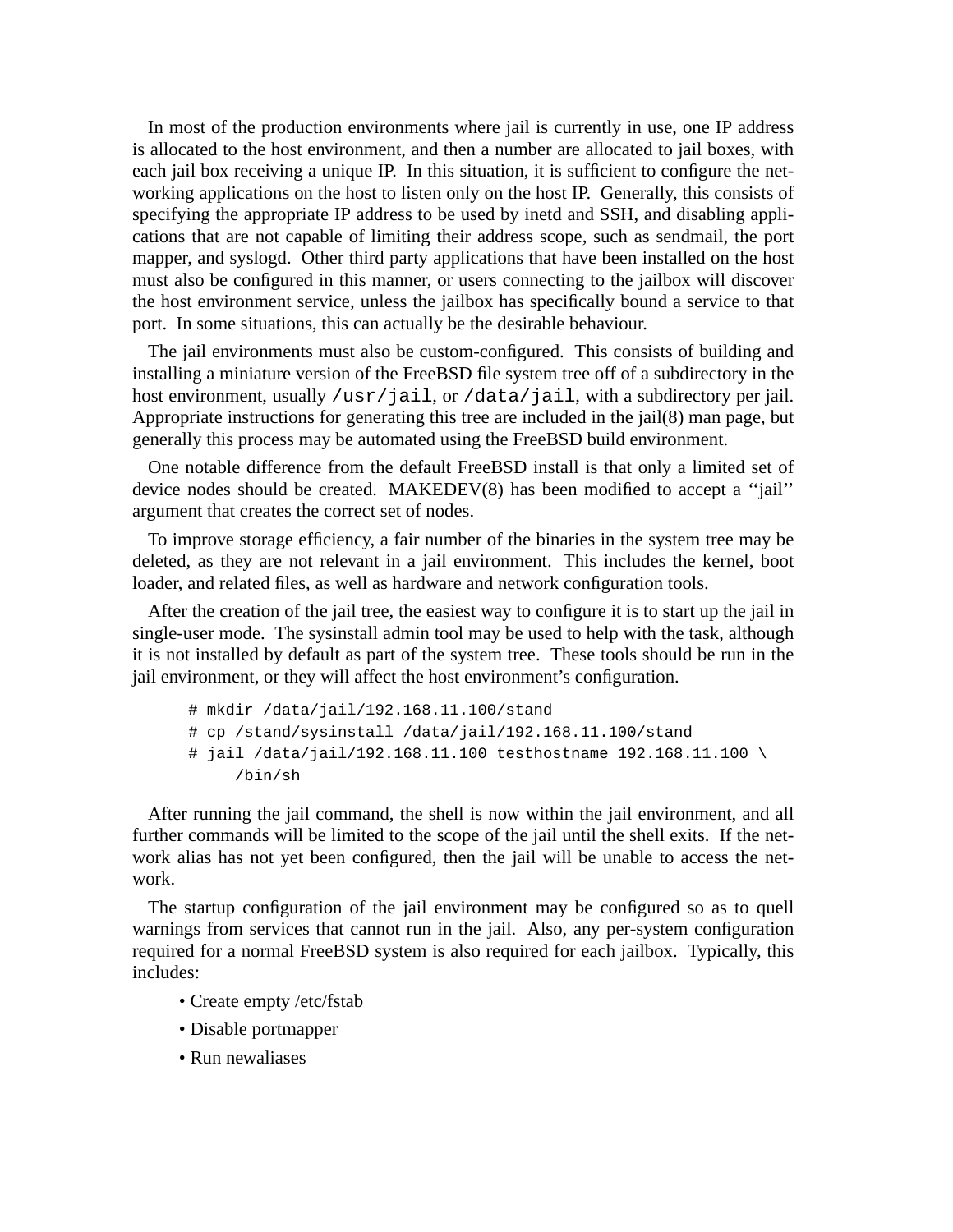- Disabling interface configuration
- Configure the resolver
- Set root password
- Set timezone
- Add any local accounts
- Install any packets

### **7.2. Starting Jails**

Jails are typically started by executing their /etc/rc script in much the same manner a shell was started in the previous section. Before starting the jail, any relevant networking configuration should also be performed. Typically, this involves adding an additional IP address to the appropriate network interface, setting network properties for the IP address using IP filtering, forwarding, and bandwidth shaping, and mounting a process file system for the jail, if the ability to debug processes from within the jail is desired.

```
# ifconfig ed0 inet add 192.168.11.100 netmask 255.255.255.255
# mount -t procfs proc /data/jail/192.168.11.100/proc
# jail /data/jail/192.168.11.100 testhostname 192.168.11.100 \
     /bin/sh /etc/rc
```
A few warnings are generated for sysctl's that are not permitted to be set within the jail, but the end result is a set of processes in an isolated process environment, bound to a single IP address. Normal procedures for accessing a FreeBSD machine apply: telneting in through the network reveals a telnet prompt, login, and shell.

| % ps ax |  |    |             |                            |                                                               |
|---------|--|----|-------------|----------------------------|---------------------------------------------------------------|
| PID     |  | TT | STAT        |                            | TIME COMMAND                                                  |
|         |  |    |             | 228 ?? SsJ 0:18.73 syslogd |                                                               |
|         |  |    |             |                            | 247 ?? IsJ 0:00.05 inetd -wW                                  |
|         |  |    |             | 249 ?? IsJ 0:28.43 cron    |                                                               |
|         |  |    |             |                            | 252 ?? SsJ 0:30.46 sendmail: accepting connections on port 25 |
|         |  |    | 291 ?? IsJ  |                            | $0:38.53$ /usr/local/sbin/sshd                                |
|         |  |    | 93694 ?? SJ |                            | $0:01.01$ sshd: rwatson@ttyp0 (sshd)                          |
|         |  |    |             |                            | $93695$ p0 SsJ $0:00.06$ -csh (csh)                           |
| 93700   |  |    |             | p0 R+J 0:00.00 ps ax       |                                                               |

It is immediately obvious that the environment is within a jailbox: there is no init process, no kernel daemons, and a J flag is present beside all processes indicating the presence of a jail.

As with any FreeBSD system, accounts may be created and deleted, mail is delivered, logs are generated, packages may be added, and the system may be hacked into if configured incorrectly, or running a buggy version of a piece of software. However, all of this happens strictly within the scope of the jail.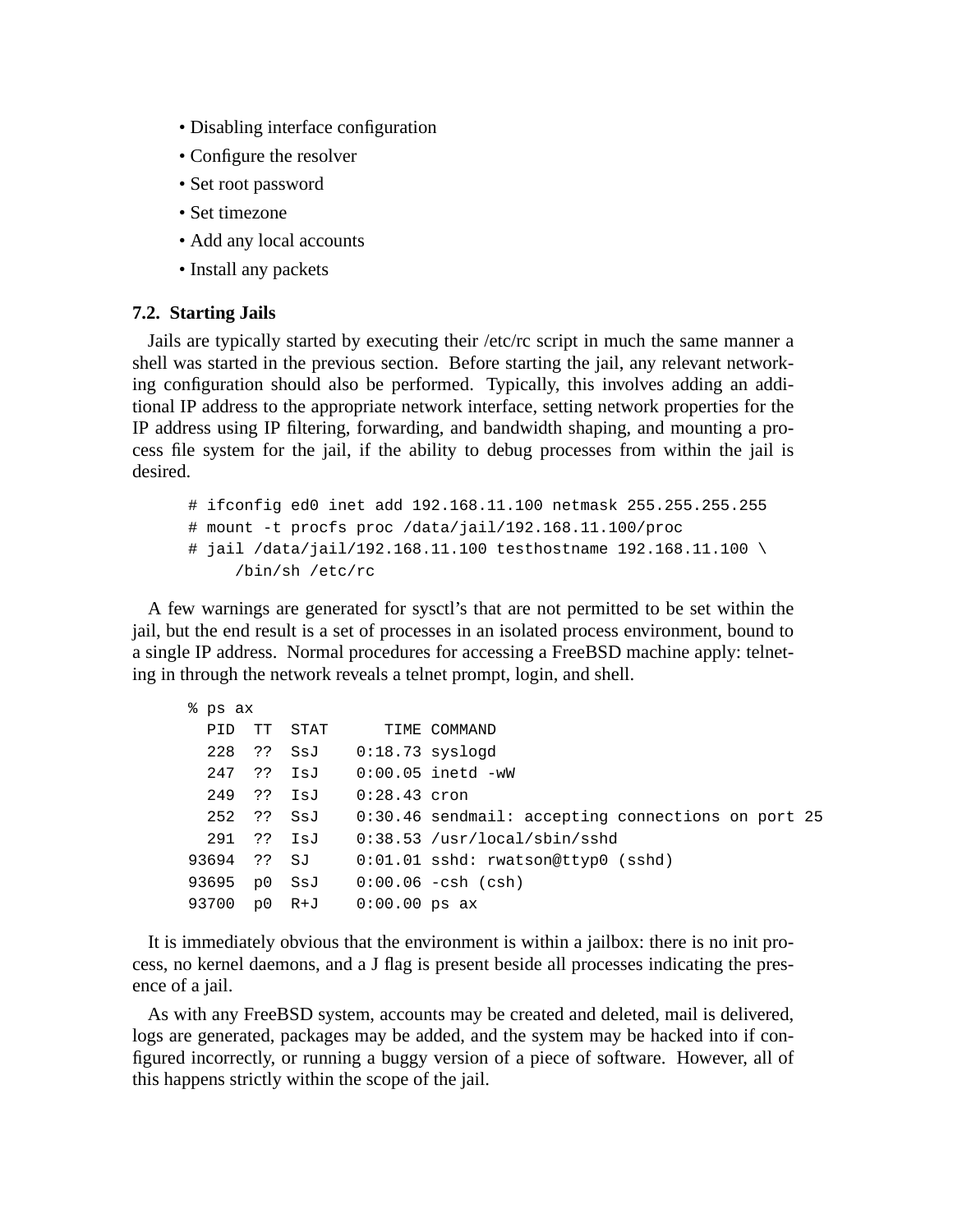### **7.3. Jail Management**

Jail management is an interesting prospect, as there are two perspectives from which a jail environment may be administered: from within the jail, and from the host environment. From within the jail, as described above, the process is remarkably similar to any regular FreeBSD install, although certain actions are prohibited, such as mounting file systems, modifying system kernel properties, etc. The only area that really differs are that of shutting the system down: the processes within the jail may deliver signals between them, allowing all processes to be killed, but bringing the system back up requires intervention from outside of the jailbox.

From outside of the jail, there are a range of capabilities, as well as limitations. The jail environment is, in effect, a subset of the host environment: the jail file system appears as part of the host file system, and may be directly modified by processes in the host environment. Processes within the jail appear in the process listing of the host, and may likewise be signalled or debugged. The host process file system makes the hostname of the jail environment accessible in /proc/procnum/status, allowing utilities in the host environment to manage processes based on jailname. However, the default configuration allows privileged processes within jails to set the hostname of the jail, which makes the status file less useful from a management perspective if the contents of the jail are malicious. To prevent a jail from changing its hostname, the "jail.set hostname\_allowed" sysctl may be set to 0 prior to starting any jails.

One aspect immediately observable in an environment with multiple jails is that uids and gids are local to each jail environment: the uid associated with a process in one jail may be for a different user than in another jail. This collision of identifiers is only visible in the host environment, as normally processes from one jail are never visible in an environment with another scope for user/uid and group/gid mapping. Managers in the host environment should understand these scoping issues, or confusion and unintended consequences may result.

Jailed processes are subject to the normal restrictions present for any processes, including resource limits, and limits placed by the network code, including firewall rules. By specifying firewall rules for the IP address bound to a jail, it is possible to place connectivity and bandwidth limitations on individual jails, restricting services that may be consumed or offered.

Management of jails is an area that will see further improvement in future versions of FreeBSD. Some of these potential improvements are discussed later in this paper.

# **8. Future Directions**

The jail facility has already been deployed in numerous capacities and a few opportunities for improvement have manifested themselves.

#### **8.1. Improved Virtualisation**

As it stands, the jail code provides a strict subset of system resources to the jail environment, based on access to processes, files, network resources, and privileged services. Virtualisation, or making the jail environments appear to be fully functional FreeBSD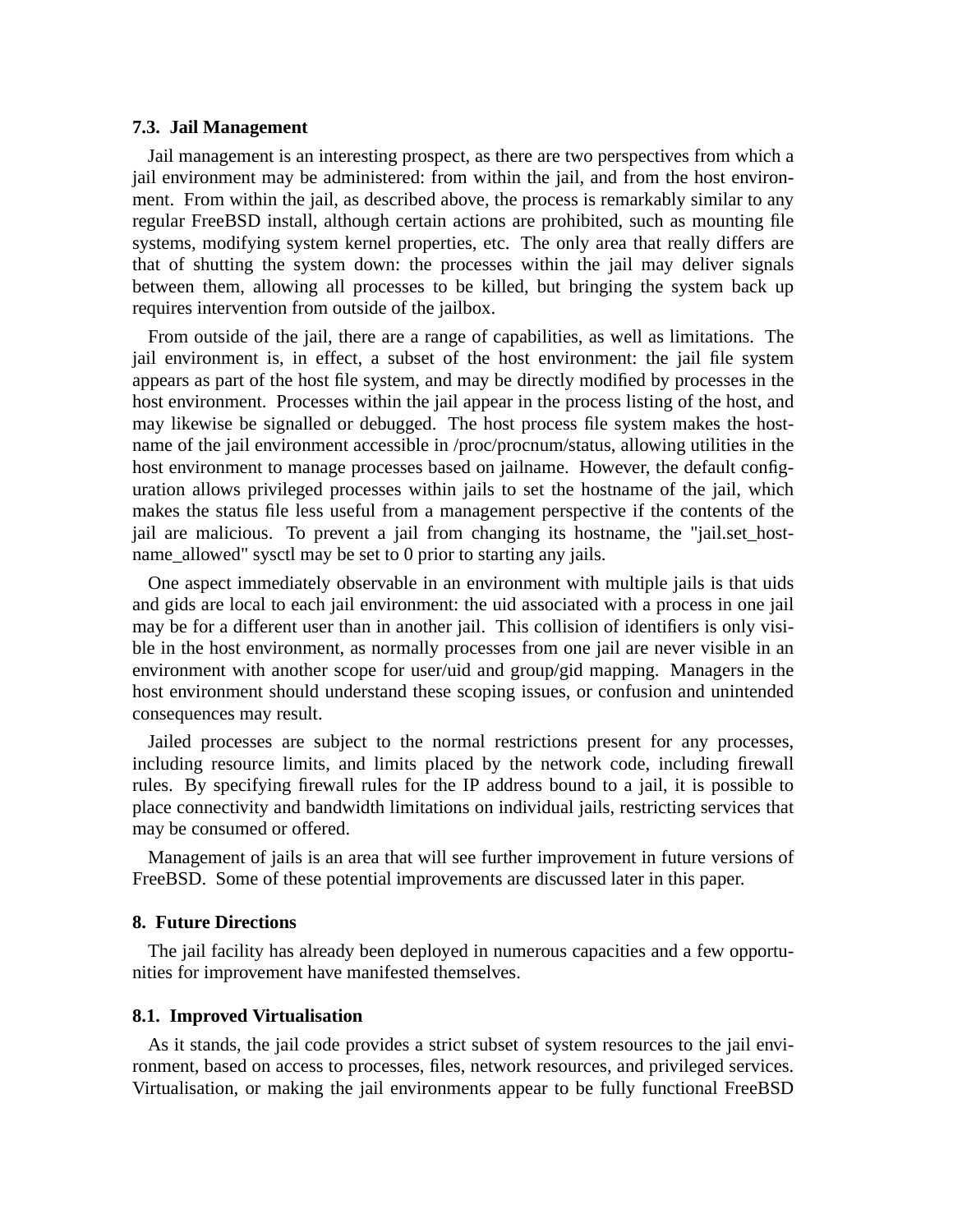systems, allows maximum application support and the ability to offer a wide range of services within a jail environment. However, there are a number of limitations on the degree of virtualisation in the current code, and removing these limitations will enhance the ability to offer services in a jail environment. Two areas that deserve greater attention are the virtualisation of network resources, and management of scheduling resources.

Currently, a single IP address may be allocated to each jail, and all communication from the jail is limited to that IP address. In particular, these addresses are IPv4 addresses. There has been substantial interest in improving interface virtualisation, allowing one or more addresses to be assigned to an interface, and removing the requirement that the address be an IPv4 address, allowing the use of IPv6. Also, access to raw sockets is currently prohibited, as the current implementation of raw sockets allows access to raw IP packets associated with all interfaces. Limiting the scope of the raw socket would allow its safe use within a jail, re-enabling support for ping, and other network debugging and evaluation tools.

Another area of great interest to the current consumers of the jail code is the ability to limit the impact of one jail on the CPU resources available for other jails. Specifically, this would require that the jail of a process play a rule in its scheduling parameters. Prior work in the area of lottery scheduling, currently available as patches on FreeBSD 2.2.x, might be leveraged to allow some degree of partitioning between jail environments [LOTTERY1] [LOTTERY2]. However, as the current scheduling mechanism is targeted at time sharing, and FreeBSD does not currently support real time preemption of processes in kernel, complete partitioning is not possible within the current framework.

#### **8.2. Improved Management**

Management of jail environments is currently somewhat ad hoc--creating and starting jails is a well-documented procedure, but day-to-day management of jails, as well as special case procedures such as shutdown, are not well analysed and documented. The current kernel process management infrastructure does not have the ability to manage pools of processes in a jail-centric way. For example, it is possible to, within a jail, deliver a signal to all processes in a jail, but it is not possibly to atomically target all processes within a jail from outside of the jail. If the jail code is to effectively limit the behaviour of a jail, the ability to shut it down cleanly is paramount. Similarly, shutting down a jail cleanly from within is also not well defined, the traditional shutdown utilities having been written with a host environment in mind. This suggests a number of improvements, both in the kernel and in the user-land utility set.

First, the ability to address kernel-centric management mechanisms at jails is important. One way in which this might be done is to assign a unique jail id, not unlike a process id or process group id, at jail creation time. A new jailkill() syscall would permit the direction of signals to specific jailids, allowing for the effective termination of all processes in the jail. A unique jailid could also supplant the hostname as the unique identifier for a jail, allowing the hostname to be changed by the processes in the jail without interfering with jail management.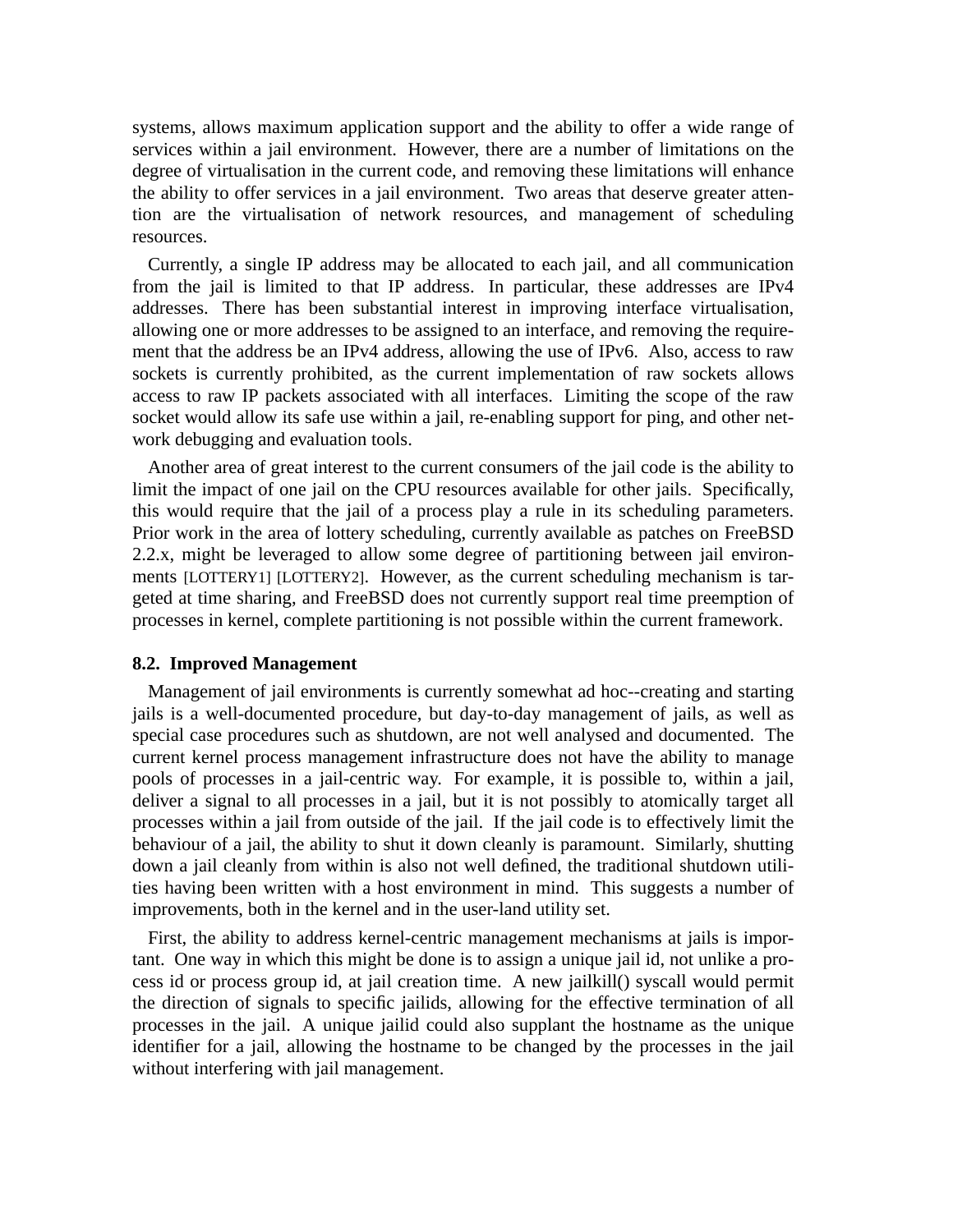More carefully defining the user-land semantics of a jail during startup and shutdown is also important. The traditional FreeBSD environment makes use of an init process to bring the system up during the boot process, and to assist in shutdown. A similar technique might be used for jail, in effect a jailinit, formulated to handle the clean startup and shutdown, including calling out to jail-local /etc/rc.shutdown, and other useful shutdown functions. A jailinit would also present a central location for delivering management requests to within a jail from the host environment, allowing the host environment to request the shutdown of the jail cleanly, before resorting to terminating processes, in the same style as the host environment shutting down before killing all processes and halting the kernel.

Improvements in the host environment would also assist in improving jail management, possibly including automated runtime jail management tools, tools to more easily construct the per-jail file system area, and include jail shutdown as part of normal system shutdown.

These improvements in the jail framework would improve both raw functionality and usability from a management perspective. The jail code has raised significant interest in the FreeBSD community, and it is hoped that this type of improved functionality will be available in upcoming releases of FreeBSD.

### **9. Conclusion**

The jail facility provides FreeBSD with a conceptually simple security partitioning mechanism, allowing the delegation of administrative rights within virtual machine partitions.

The implementation relies on restricting access within the jail environment to a welldefined subset of the overall host environment. This includes limiting interaction between processes, and to files, network resources, and privileged operations. Administrative overhead is reduced through avoiding fine-grained access control mechanisms, and maintaining a consistent administrative interface across partitions and the host environment.

The jail facility has already seen widespread deployment in particular as a vehicle for delivering "virtual private server" services.

The jail code is included in the base system as part of FreeBSD 4.0-RELEASE, and fully documented in the jail(2) and jail(8) man-pages.